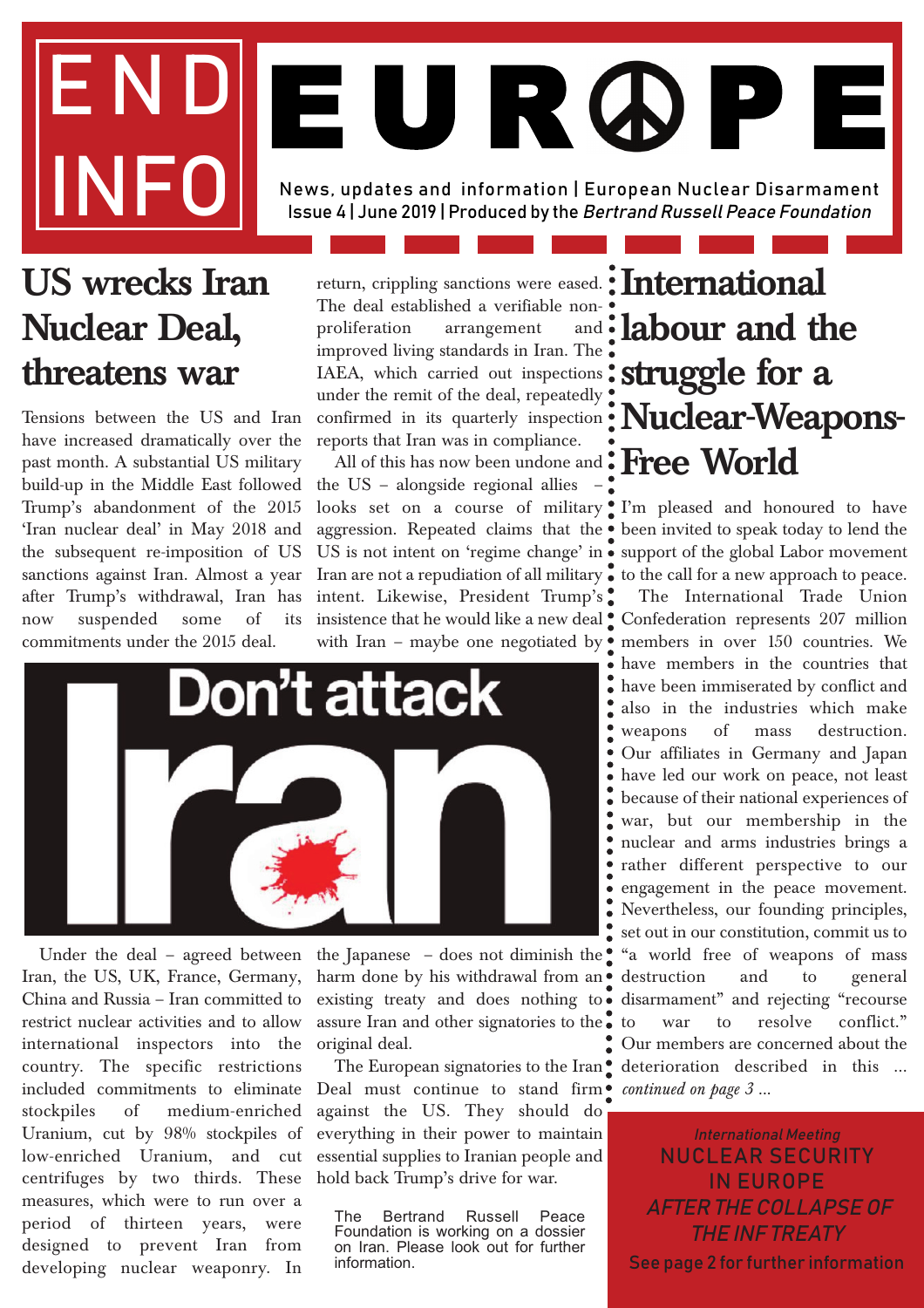## International Meeting NUCLEAR SECURITY IN EUROPE AFTER THE COLLAPSE OF THE INF TREATY

### September 14<sup>th</sup>, 2019 Brussels 11am to 5pm, venue tba

Tensions are growing among states possessing nuclear weapons and the collapse of the Intermediate-range Nuclear Forces (INF) Treaty brings Europe closer to the brink of another dangerous Cold War. Meanwhile, the UN Treaty on the Prohibition of Nuclear Weapons (TPNW) gains traction and opens new avenues for urgently needed common campaigns and actions.

- · Peace groups
- · International peace networks
- Social and environmental movements
- · Churches
- · Trade unions
- Everyone who wants to make the planet safer

All are welcome to discuss this challenging situation and the way forward to a nuclear-weapons-free Europe.

Signed in 1987 by the Unites States and the Soviet Union, the INF Treaty bans a complete class of nuclear weapons land-based cruise and ballistic missiles with ranges of 500 to 5,500km. The Treaty signalled a victory on the part of millions of Europeans who, during the 1980s, demonstrated against the "Euromissiles". As the United States and Russia again spend enormous sums on modernizing their nuclear arsenals, tensions between both countries are widely recognized as being at their worst since the end of the Cold War.

How do we stop this nuclear arms race? How best to promote and implement the Treaty on the Prohibition of Nuclear Weapons? What alternatives are there for peace and common/human security in Europe? How can we achieve European Nuclear Disarmament?

A detailed agenda will be published in July. Please save the date and if you are interested in attending, please send a note to office@ipb-office.berlin. Feel free to share this invitation!

Organized by

**Abolition 2000 – Europe Nuclear Weapons Working Group – International TUC** – **INES – International Peace Bureau** – **IPPWN Europa – Bertrand Russel Peace Foundation With the support of TRANSFORM**



Visit www.russfound.org for information on the work of the Bertrand Russell Peace Foundation and for more on the END campaigns in the 1980s | Email tomunterrainer@russfound.org for more information about END Info and other work towards a European Nuclear-Weapons-Free Zone and European Nuclear Disarmament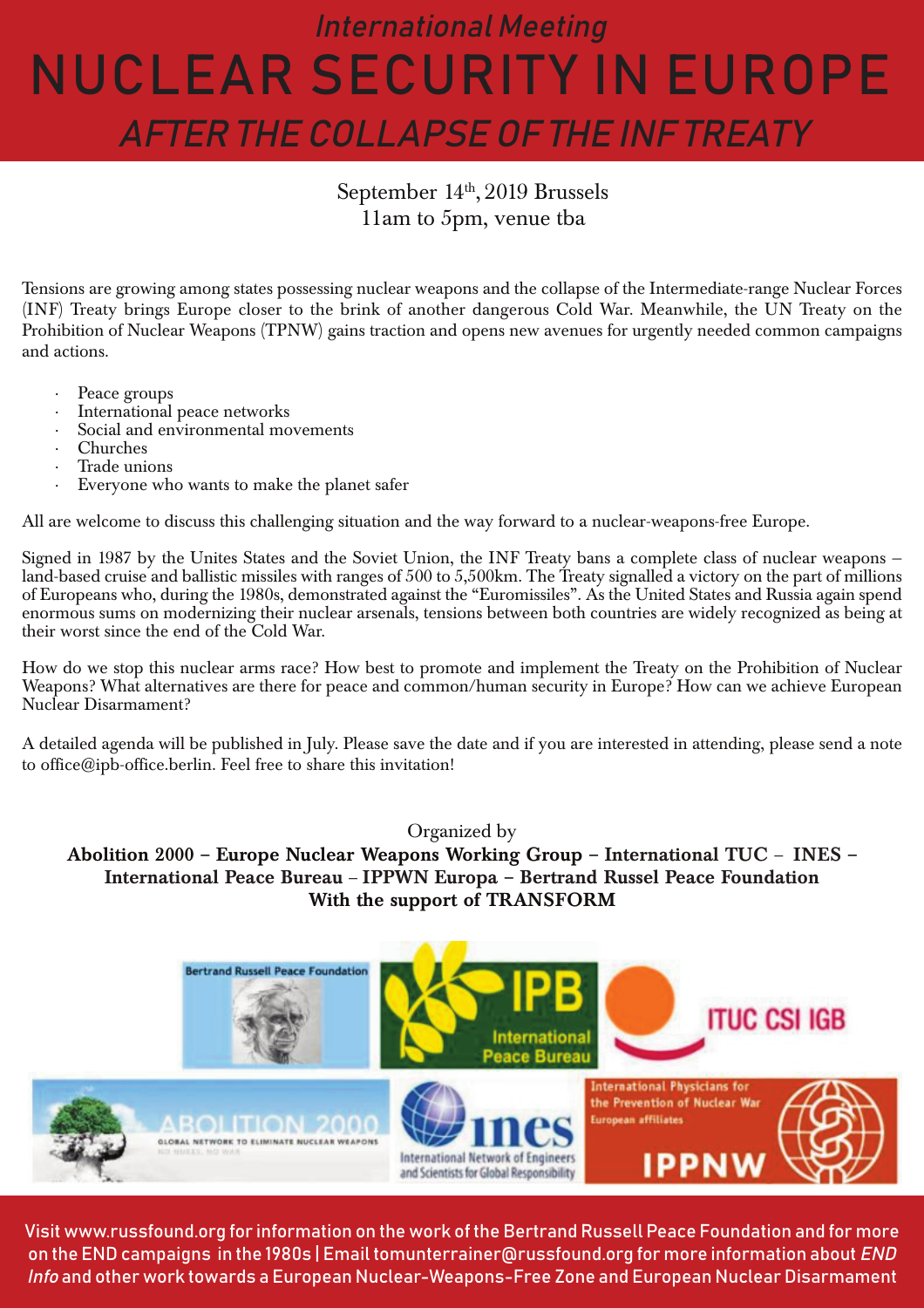#### **International Labour cont...**

morning's speeches: the state of the bring to global arms race, the retreat from multilateralism and the increasing role outlined? of corporate interests and big money in the armaments industry.

Our member unions are particularly country and territory in the world. concerned about the growth of racism, are driving the current phase of we have an automatic connection. escalating confrontation.

rights, is one of the four pillars for especially in parts of Europe and action that we have set for ourselves ... Africa – and with employers, including *continued on page 5 ...*

coming out of the Copenhagen pension funds - into play. Congress we held in December. We want to see the Treaty on the International Labour Organisation Prohibition of Nuclear Weapons enter Recommendation (205) on into force, as well as defending the Employment and Decent Work for Comprehensive Test Ban Treaty and Peace and Resilience. We do, after all, the Nuclear Non-Proliferation Treaty, promote negotiation over war as a way although we understand drawbacks of both. And even the show that our concerns go far further Arms Trade Treaty, given Donald than nuclear weapons, we hope the Trump's recent statements, needs our ILO will adopt a convention against backing. His threat to that Treaty gender-based violence. emphasises that our concerns are not just about nuclear weapons. Weapons preferably in alliance with other parts of mass destruction also include cyber, of the peace movement, like those biological and chemical weapons, and gathered here today. Our time2act so-called small arms can still wreak petition in support of the Nuclear Non-

Above all we are concerned at the signatures, for instance. waste of trillions of dollars on weapons and war when our planet and its been strongest when it mobilises ... people face challenges like climate *continued on page 3 ...* change, poverty, ill-health and growing inequality.

That money should be invested in rebuilding our social infrastructure, and tackling low pay. It should be funding what we call a 'just transition'. to a carbon free economy and a fourth industrial revolution that puts people first. And just transition also applies to those members of ours who are employed in the weapons industry. We want to see the conversion of the industry so that people's livelihoods are protected and their skills utilised. It's slightly more complicated than beating swords into ploughshares, but the objective is the same.

the peace movement, the perspective  $\Gamma$ 've  $\bullet$ 

First, there's our global reach. Over 200 million members in almost every

nationalism and xenophobia and communities - including those promoted by and fuelling the tough people who don't yet buy the guys – the right wing populists – who arguments for peace, but with whom A presence in all sorts of workplaces

Peace, along with democracy and politicians – not just on the left, Second, we have an influence with putting our investment arm - workers'

> In 2017, we negotiated an the to resolve disputes. Next month, to

havoc in communities and war zones. Proliferation Treaty gathered 6 million And third, we can campaign -

The peace movement has always

## So, what can the labor movement : **Nuclear war risk highest since WWII**

Renata Dwan, head of the UN Institute for Disarmament Research has warned of heightened nuclear risks in the wake of the crisis in the INF Treaty and the US withdrawal from the Iran Nuclear Deal.

Dwan told reporters: "I think that it's genuinely a call to recognise – and this has been somewhat missing in the media coverage of the issues – that the risks of nuclear war are particularly high now, and the risks of the use of nuclear weapons, for some of the factors I pointed out, are higher now than at any time since World War Two"

Dwan pointed to the fact that all nuclear armed states are currently involved in updating their weapons. She warned that existing arms control treaties are being undermined or scrapped and that those still in effect do not cover the development of new technology applications to warfare.

The lack of progress in multilateral nuclear treaties over the last period and the provocative unwinding of some essential deals and agreements within the last year stands in contrast to developments with the TPNW, which has been supported by an increasing number of non-nuclear states.